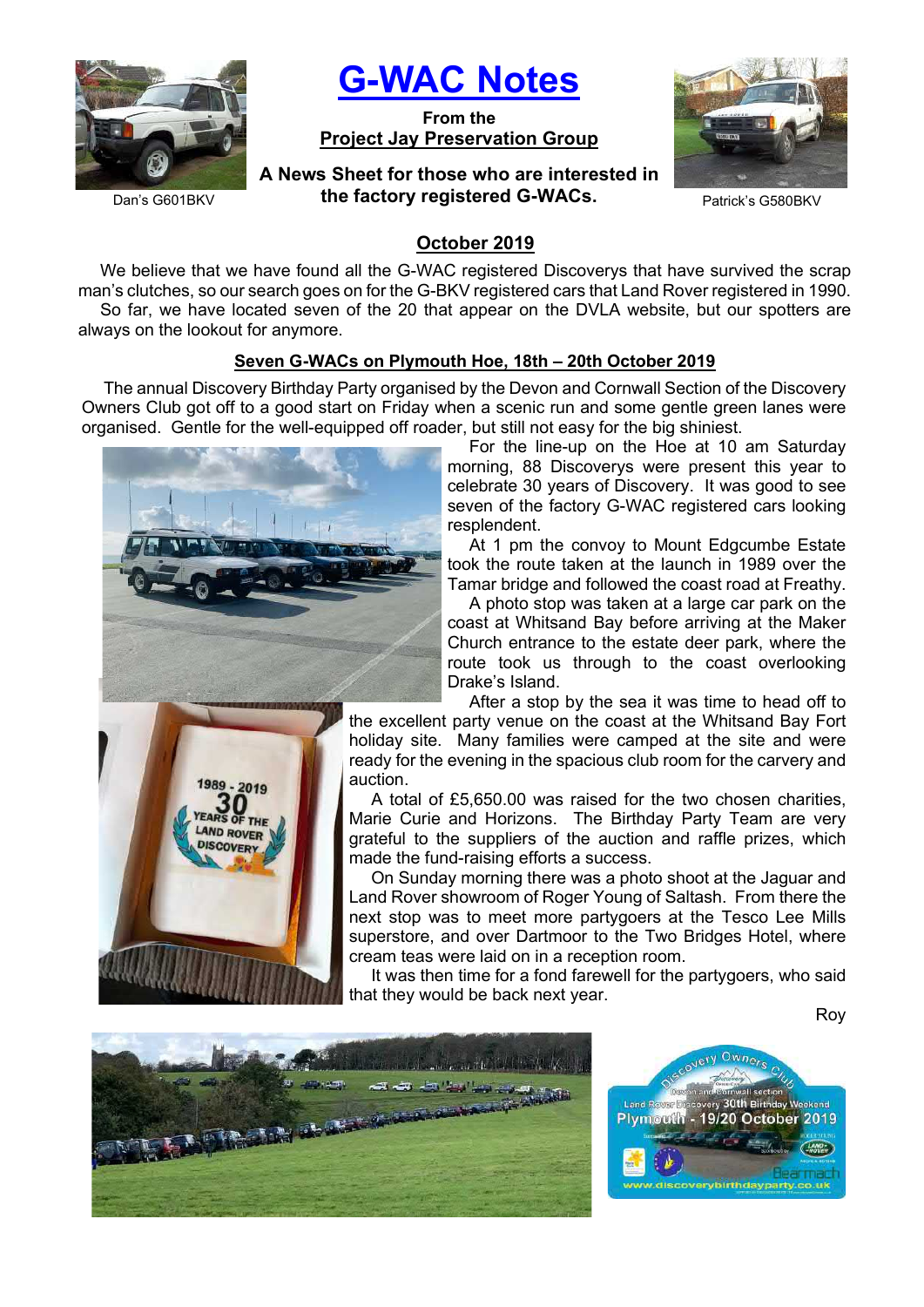#### I have for sale my Ambulance. J140 OAC

The 1991 pre-production 116" stretched Land Rover Discovery was originally built with standard height roof, but later converted to a high roof version by Land Rover Special Vehicles. Last used as an ambulance by St. John's.

With less than 39,000 miles, MOT until August 2020. All I have needed to do since I bought it was to have the inner sills welded and replaced a rear hub oil seal. Had new HD springs and new shock absorbers in 2011 and done next to no mileage since. Engine and gearbox really good, not at all notchy. Drives well (I love driving it).



The front passenger seat will swivel to face backwards. There are two spare wheels, 3rd seat for attendant (not fixed). Twin batteries with a split-charge system. All interior and exterior lights work as do the 'Blues'. Two-tones disconnected but shouldn't be much of a job to re-connect.

Last MOT produced advisories as follows: -

- 1 Nearside front wheel bearing has slight play.
- 2 Offside front wheel bearing has slight play.
- 3 Exhaust noisy rear tail pipe missing.

Gutters need attention, and they have been replaced in the past and are now rusty.

The windscreen leaks, fan doesn't work, rear door unlocks with central locking but not the key, headlamp flash doesn't work.

Battery needs to be disconnected if left for a few days otherwise it goes flat.

One of the frosted side windows has a crack (fortunately not the one with the Land Rover logo). N/S passenger window will only go half-way down.





This is a genuine vehicle of historic interest for the Jay or Ambulance enthusiast, and I don't really want to put it on eBay where a new owner may convert it to a camper.

> I'm looking for offers around £5,000 John Francis. e-mail: johnfrncs5@aol.com Mobile: 07766 168869 Landline: 01257 270079

PETER JAMES INSURANCE. 772, Hagley Road West, Oldbury,

West Midlands. B68 0PJ. Telephone: 0121 506 6040. www.peterjamesinsurance.co.uk

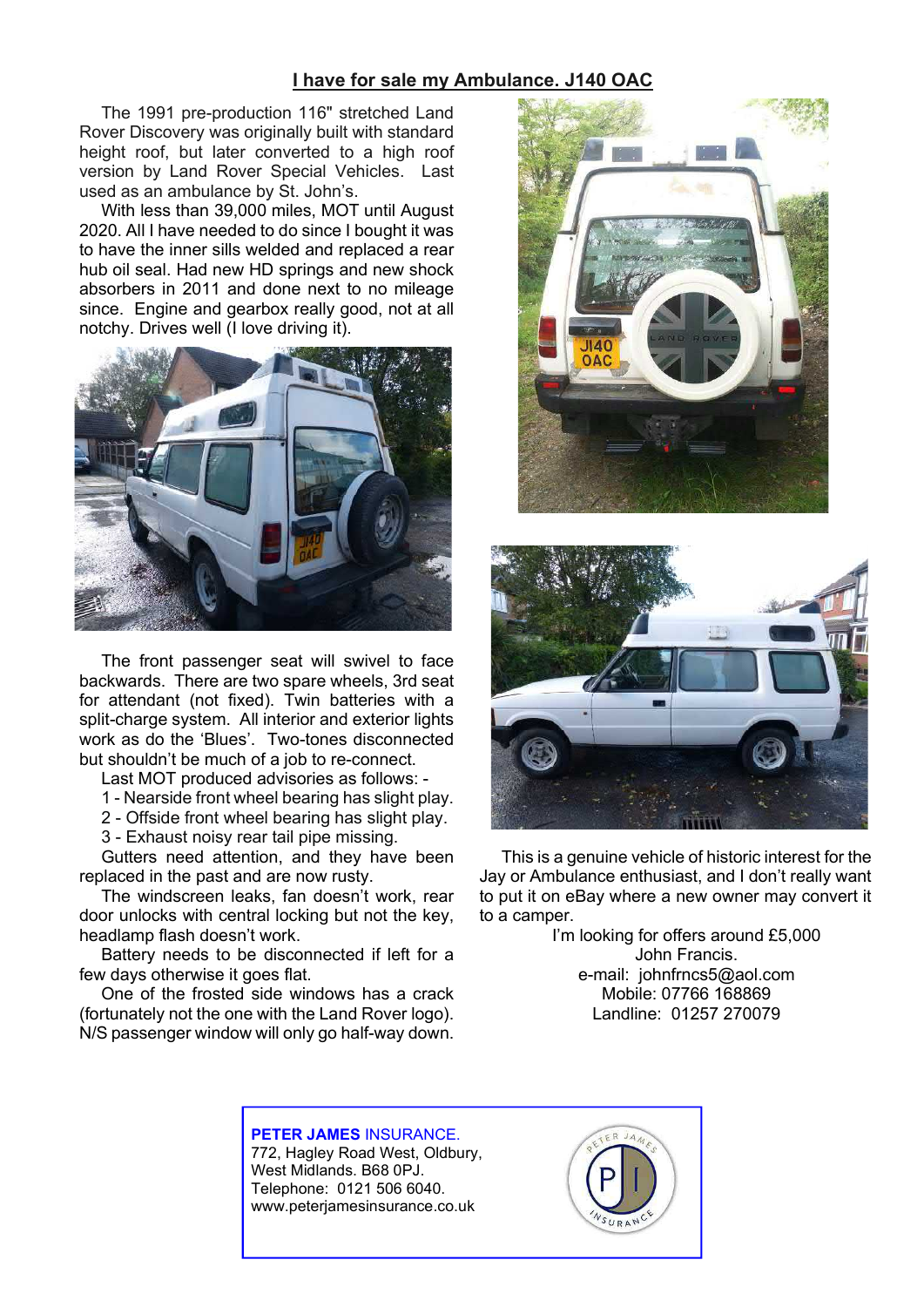

# Frank's blog

This month Frank writes about 'Bugging out', lightweights, heaters and scams, see his blog at https://frankelson.home.blog



### G478WAC back on the road again

Taxed on 1st October 2019, exactly 30years since she was first taxed by Land Rover Ltd. and she was ready for the Discovery Birthday Party on Plymouth Hoe.



I collected her from Mark's place for her first journey to Plymouth on 17th October and she drove very smoothly, just as a V8 always does.



Unfortunately, gremlins got into the ignition system in the form of a failed rotor arm and she FTMP (failed to make progress) on the trip out on Sunday. The stalwarts of the Devon and Cornwall Section of the Discovery Owners Club towed her to the start of the event for the day at the Tesco Lee Mills superstore. Mark was visibly upset at the failure but soon had her fixed and running smoothly again.





This was her first trip in 10 years and not many new parts had been fitted in the rebuild, apart from a lot of new sheet metal, welding wire and paint.

I am now looking to kit her up ready for the Lancaster Insurance Classic Motor show, with Discovery, at the NEC next month. I need items similar to those that I have for G526WAC, over carpets, padded arm rests, padded head rests and a roller blind for the rear compartment,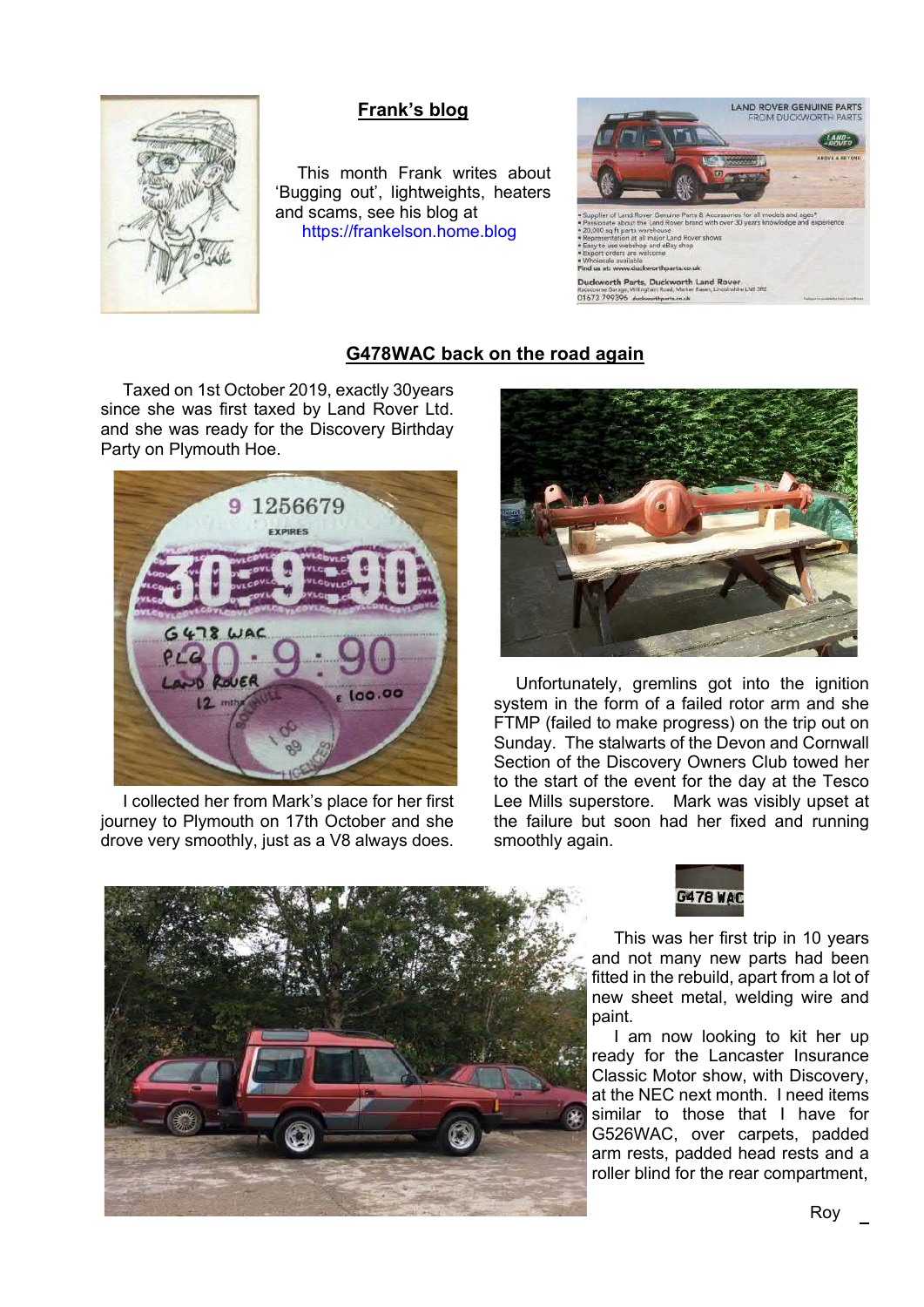## The Lancaster Insurance Classic Motor Show, with Discovery. 8th – 10th November

Having exhibited a the Practical Classics Classic Car & Restoration Show for a number of years in March, the Project Jay Preservation Group have been successful with their application for a stand at the November show this year, which is a major achievement because stand spaces are extremely sought after.



The Land Rover Series One Club, the Series 2 Club and the Range Rover Register will also be there.

On the stand will be Charles Whitaker with his prototype C742HUH alongside cars from Ted Andrews, Jack Wright, Pam Arthur and I will be showing my recently restored G478WAC.

Visit the Project Jay Preservation Group on stand 8-140.

The regular show attendees, Ian Phillips and Patrick Berry, will be there too. Patrick has kindly agreed to be taxi driver ferrying me, Daphne and himself to and from our hotel each day.

The Lancaster Insurance Classic Motor Show, with Discovery, is the event not to be missed for any classic car owner, enthusiast, car

club member or anyone with a passion for classic cars.

The show brings together the world's largest gathering of 300 car and motorcycle clubs with over 3000 classic and vintage cars and motorbikes on display across seven halls at Birmingham's NEC.

When admiring these amazing vehicles, there will be the opportunity to shop from the UK's largest indoor autojumble and specialist traders to source parts and tools for all maintenance and restoration needs.

Buy your very own classic car from the outstanding range of dealers,. Enjoy the spectacle of live auctions. There will be talks from motoring celebrities, restoration demonstrations and much more.

Exclusive club discount available for members on adult and family tickets on Friday, Saturday and Sunday.

Use the code CC7168 when booking your **tickets** 

www.necclassicmotorshow.com/club-tickets

Roy